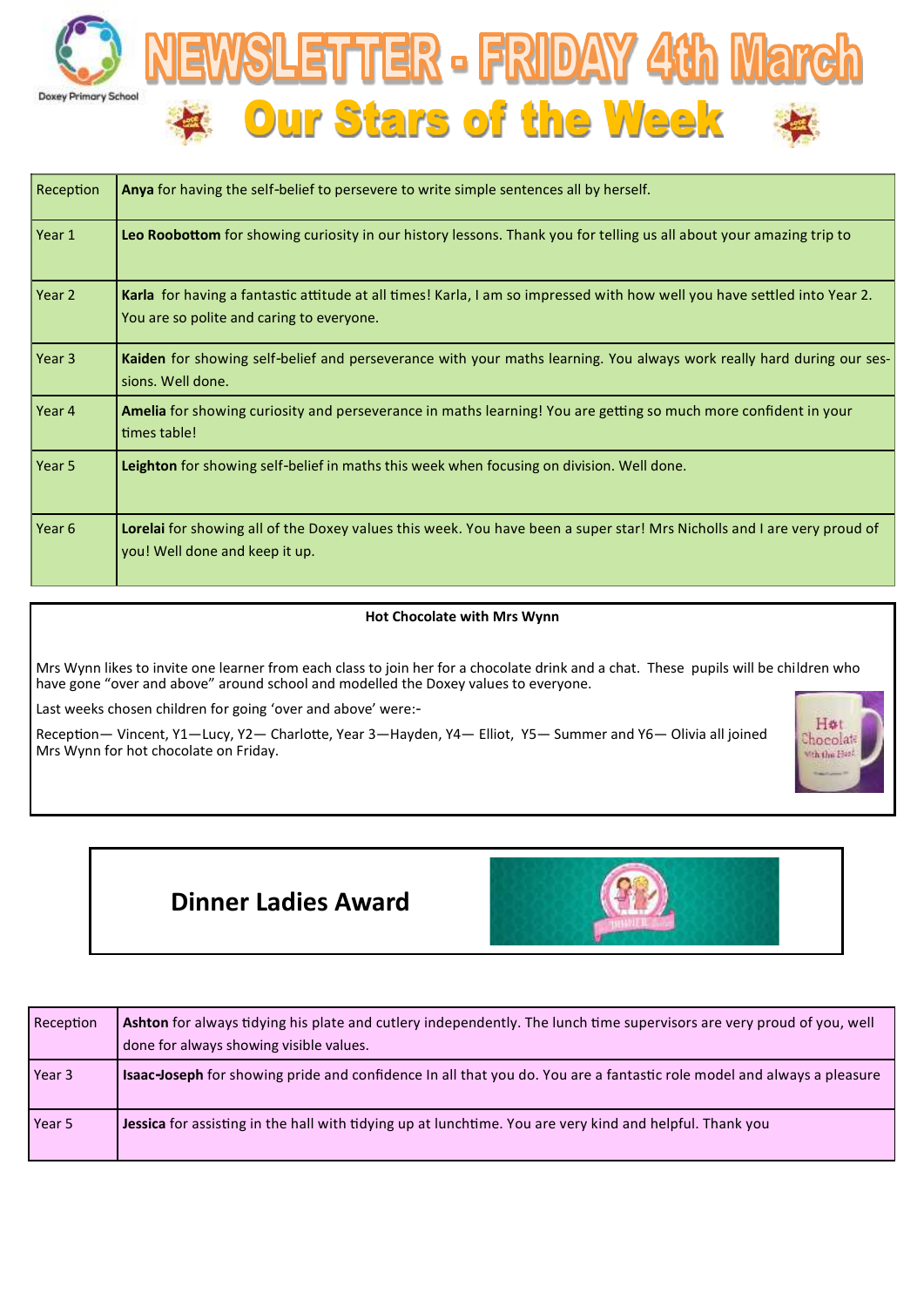# **Dress Down Day—Fundraising for Ukraine**

Next Friday (11th March) we would like to hold a MUFTI day with a difference. We are asking everyone to come dressed in blue and yellow and bring in £1. All of the money raised will go to UNICEF to help the children of Ukraine in these very difficult times. We will have a learning focus of Geography for the day, finding out about European countries such as Russia, Ukraine, Poland and their neighbouring countries.



#### **World Book Day**

It was great to see so many amazing costumes to celebrate world book day. All the children looked fantastic!



**CLASS WITH THE BEST ATTENDANCE—Week ending 04/03/22**

Y4—98.6%

Here's how the other classes performed

Year 1 - 85.9%, Year2—97%, Year 3—90.5% Year 5 - 95.1% and Year 6 - 96.6%

## **Nursery Applications—September 2022**

Applications are now open if you would like your child to join Doxey Nursery School in September 2022.

If your child was born between 1st September 2018 and 31st August 2019, they are eligible for a nursery place.

If you would like an application form or further information , please contact the school office.

**Dates for your diaries...**

| Friday | 11th March | Mufti Day-Ukraine colours Blue and Yellow. |
|--------|------------|--------------------------------------------|
| Friday | 8th April  | Last Day of Term - Easter Holidays         |
| Monday | 25th April | Pupils return to school                    |